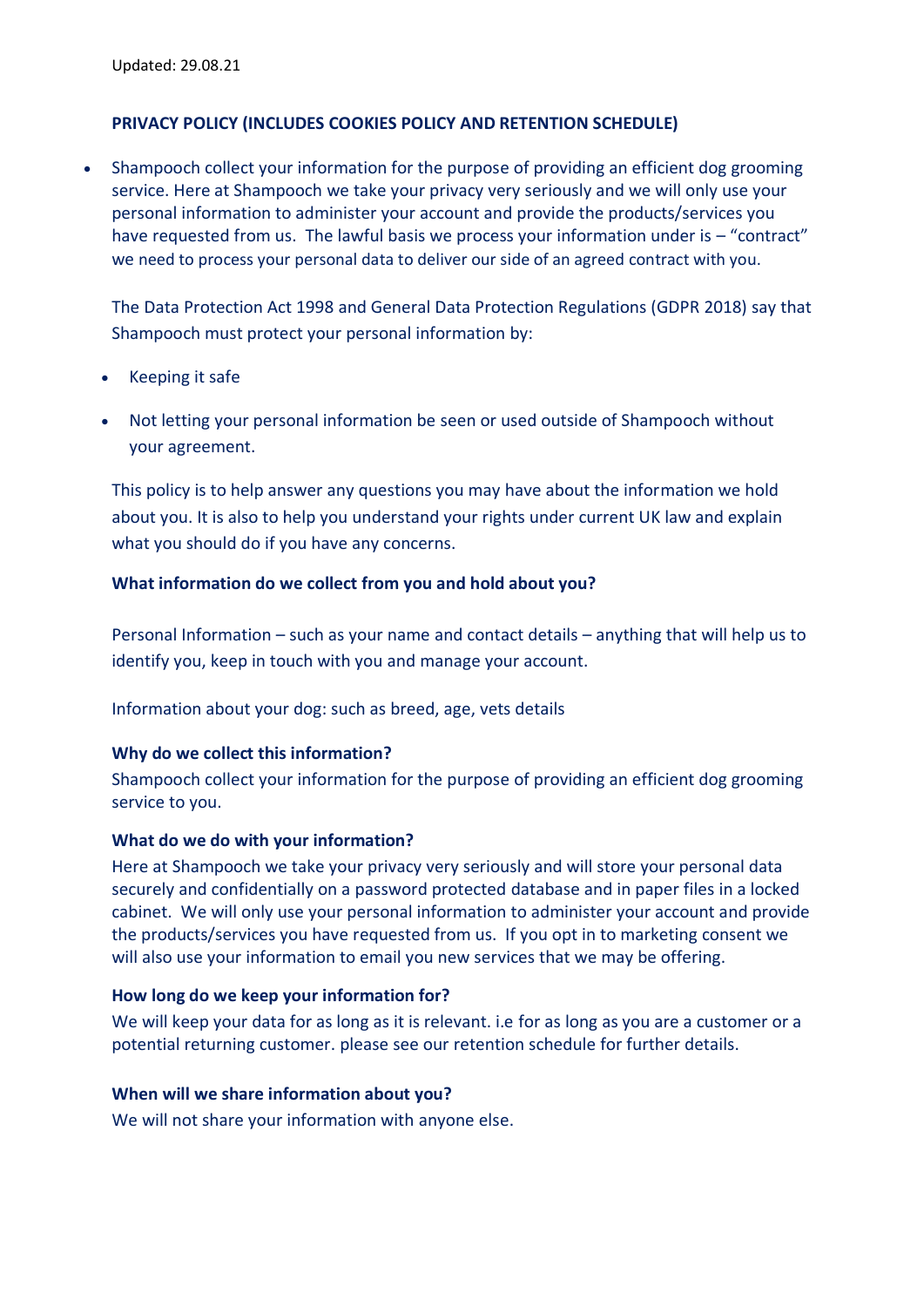## **How can you access the information we hold about you?**

It is our policy to let anyone see all the information we hold on them if they ask. You can access your data at any time - Just get in touch and we will be happy to help. To get a copy of your information apply in writing to the Data Controller – Chris Cassidy either by post or email at the address/email address given below. We will send you an acknowledgement of your request within 21 days

email[: purleyshampooch@gmail.com](mailto:purleyshampooch@gmail.com)

Write to: Shampooch, 32 Primrose Close, Purley on Thames, RG8 8DG

You must tell us your name, address and date of birth to help us identify you. Provision of your information will also be subject to you providing us with appropriate evidence of your identity (for this purpose, we will usually accept a certified photocopy of your passport plus an original copy of a utility bill showing your current address).

Once we are satisfied with your proof of identity, we will give you a printout of all the computer data and photocopies of all the paper records we have on you no later than 40 days from your original request. We may withhold such personal information to the extent permitted by law.

#### <span id="page-1-0"></span>**Retention schedule**

We will store your data for as long as you are a Shampooch customer and up to one year after your last appointment with us. This we consider a **reasonable** amount of time for us to consider you a 'potential customer' and gives you the chance to easily return your custom to us if you wish within that year.

#### **USING OUR WEBSITE**

We are committed to safeguarding the privacy of our website visitors; this policy sets out how we will treat your personal information.

#### **Using your personal information**

Personal information submitted to us via our website [www.purleyshampooch.co.uk](http://www.purleyshampooch.co.uk/) will be used for the purposes specified below:

We may use your personal information to:

- a. administer your account
- b. administer the website;
- c. improve your browsing experience by personalising the website;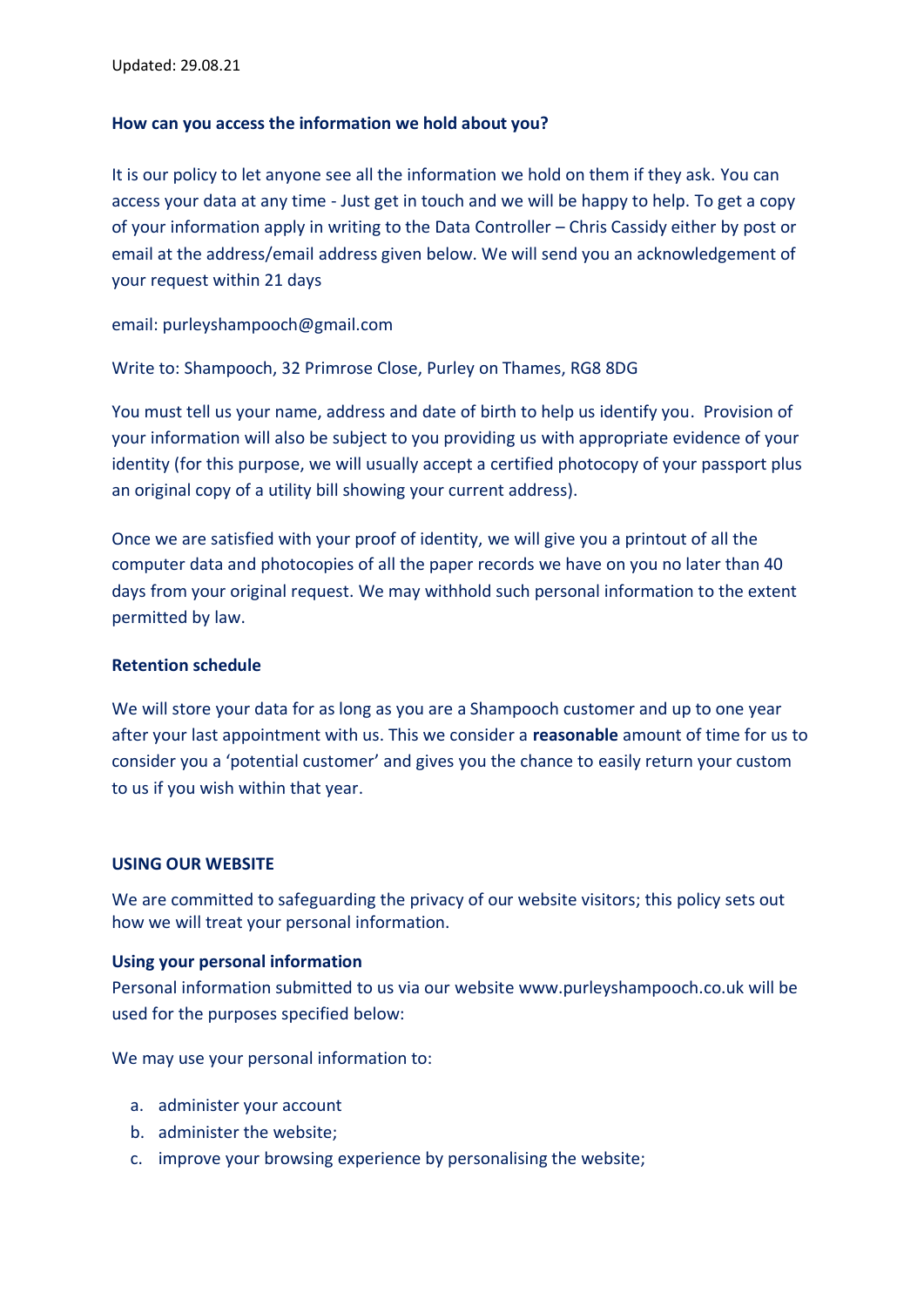- d. enable your use of the services available on the website;
- e. send you general (non-marketing) communications;
- f. send you email notifications which you have specifically requested;
- g. send to you marketing communications relating to our business which we think may be of interest to you **by post**
- h. Only when you have specifically opted in, send to you marketing communications relating to our business which we think may be of interest to you by email or similar technology (you can inform us at any time if you no longer require marketing communications)
- i. deal with enquiries and complaints made by or about you relating to the website;
- j. keep the website secure and prevent fraud;

Where you submit personal information for publication on our website, we will publish and otherwise use that information in accordance with the licence you grant to us.

# **USE OF COOKIES ON OUR WEBSITE**

The Shampooch website uses cookies. By using our website and agreeing to this policy, you consent to our use of cookies in accordance with the terms of this policy.

## **About cookies**

A cookie is a file containing an identifier (a string of letters and numbers) that is sent by a web server to a web browser, and stored by the browser. The identifier is then sent back to the server each time the browser requests a page from the server.

Cookies can be used by web servers to identity and track users as they navigate different pages on a website and to identify users returning to a website.

There are several types of cookies:

**A persistent cookie** consists of a text file sent by a web server to a web browser, which will be stored by the browser and will remain valid until its set expiry date (unless deleted by the user before the expiry date).

**A session cookie,** on the other hand, will expire at the end of the user session, when the web browser is closed.

**First-party cookies** are those set by a website that is being visited by the user at the time in order to preserve your settings (e.g., while on our site).

**Third-party cookies** are placed in your browser by a website, or domain, that is not the website or domain that you are currently visiting.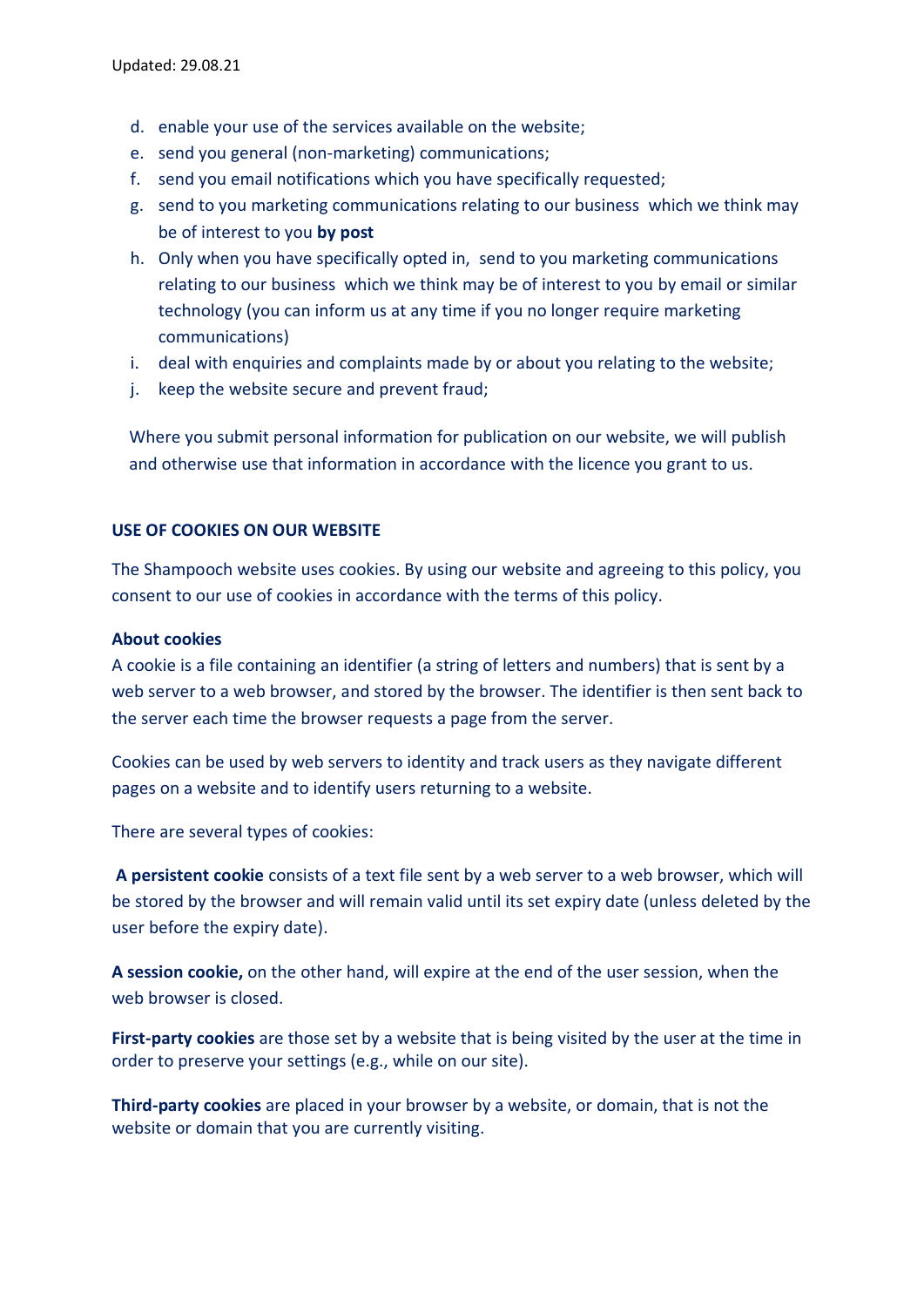# **What types of cookies and similar technologies do Shampooch use on their website and why?**

Our cookies and similar technologies serve various purposes, but are generally either necessary to the functioning of our website, to help us improve the performance of the website or to provide you with extra functionality. Cookies do not contain any information that personally identifies you, but personal information that we store about you may be linked, by us, to the information stored and obtained from cookies.

**Strictly Necessary or Essential:** 'Strictly necessary' or "essential" cookies and similar technologies let you move around the website and use essential features like secure areas and shopping baskets. Without these technologies, services you may have asked for could not be provided. Please note that these technologies do not gather any information about you that could be used for marketing or remembering where you've been on the internet.

**Performance:** 'Performance' cookies and similar technologies collect information about how you use our website e.g. which pages you visit, and if you experience any errors. These cookies do not collect any information that could identify you and is only used to help us improve how our website works, understand what interests our users and measure how effective our content is by providing anonymous statistics and data regarding how our website is used.

**Functionality:** These cookies or similar technologies are used to provide services or to remember settings to improve your visit

**More specifically --**We may use the information we obtain from your use of our cookies for the following purposes:

- 1. to recognise your computer when you visit our website;
- 2. to track you as you navigate our website
- 3. to improve the website's usability;
- 4. to analyse the use of our website;
- 5. to administer this website;
- 6. to prevent fraud and improve the security of the website;
- 7. to personalise our website for you.

# **Third party cookies**

When you use our website, you may also be sent third party cookies. We use Google Analytics to analyse the use of this website. Google Analytics generates statistical and other information about website use by means of cookies, which are stored on users' computers. The information generated relating to our website is used to create reports about the use of the website. Google will store this information. Google's privacy policy is available at: <https://www.google.com/policies/privacy/>